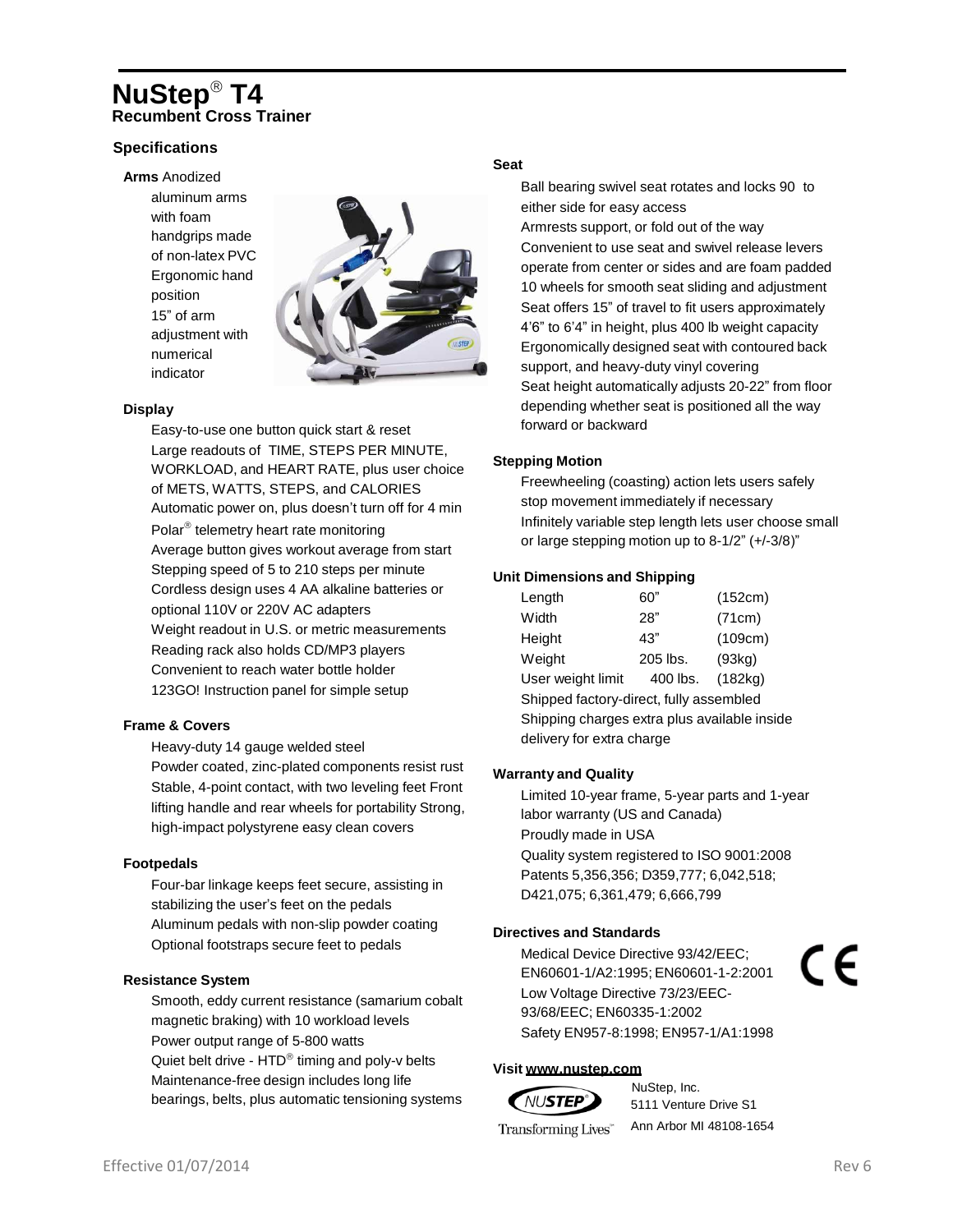# NuStep® T4 Recumbent Cross Trainer Predicted Metabolic Equivalents

## Predicted METs equation as a function of power and weight

Weight in kilograms →T4 METs(<115W)=(-171.8 + (6.61\*wt) + (6.725\*Watts))/(wt\*3.5), T4 METs(≥115W)= (-8.67 + (7.76\*wt) + (0.0384\*Watts^2))/(wt\*3.5) Weight in pounds → T4 METs(<115W)=(-171.8 + (6.61\*(wt/2.204)) + (6.725\*Watts))/(wt\*3.5), T4 METs(≥115W)= (-8.67 + (7.76\*wt) + (0.0384\*Watts^2))/((wt/2.204)\*3.5)

|               |     | <b>User Weight</b> |      |      |      |      |              |      |      |      |         |      |         |      |
|---------------|-----|--------------------|------|------|------|------|--------------|------|------|------|---------|------|---------|------|
|               | Ib  | 100                | 125  | 150  | 175  | 200  | 225          | 250  | 275  | 300  | 325     | 350  | 375     | 400  |
|               | kg  | 45                 | 57   | 68   | 79   | 91   | 102          | 113  | 125  | 136  | 147     | 159  | 170     | 181  |
|               | 25  | 1.9                | 1.9  | 1.9  | 1.9  | 1.9  | 1.9          | 1.9  | 1.9  | 1.9  | 1.9     | 1.9  | 1.9     | 1.9  |
|               | 50  | 2.9                | 2.7  | 2.6  | 2.5  | 2.4  | 2.3          | 2.3  | 2.3  | 2.2  | 2.2     | 2.2  | 2.2     | 2.1  |
|               | 75  | 4.0                | 3.6  | 3.3  | 3.1  | 2.9  | 2.8          | 2.7  | 2.6  | 2.6  | 2.5     | 2.5  | 2.4     | 2.4  |
|               | 100 | 5.1                | 4.4  | 4.0  | 3.7  | 3.5  | 3.3          | 3.2  | 3.0  | 2.9  | 2.9     | 2.8  | 2.7     | 2.7  |
|               | 115 | 5.4                | 4.7  | 4.3  | 4.0  | 3.8  | 3.6          | 3.5  | 3.4  | 3.3  | 3.2     | 3.1  | 3.1     | 3.0  |
| Power [Watts] | 125 | 6.0                | 5.2  | 4.7  | 4.4  | 4.1  | 3.9          | 3.7  | 3.6  | 3.5  | 3.4     | 3.3  | 3.2     | 3.2  |
|               | 150 | 7.6                | 6.5  | 5.8  | 5.3  | 4.9  | 4.6          | 4.4  | 4.2  | 4.0  | 3.9     | 3.8  | 3.7     | 3.6  |
|               | 175 | 9.6                | 8.1  | 7.1  | 6.4  | 5.9  | 5.5          | 5.2  | 4.9  | 4.7  | $4.5\,$ | 4.3  | 4.2     | 4.1  |
|               | 200 | 11.9               | 9.9  | 8.6  | 7.7  | 7.0  | 6.5          | 6.1  | 5.7  | 5.4  | 5.2     | 5.0  | 4.8     | 4.6  |
|               | 225 | 14.5               | 11.9 | 10.3 | 9.2  | 8.3  | 7.6          | 7.1  | 6.6  | 6.3  | 6.0     | 5.7  | 5.5     | 5.3  |
|               | 250 | 17.4               | 14.2 | 12.3 | 10.9 | 9.7  | 8.9          | 8.3  | 7.7  | 7.2  | 6.9     | 6.5  | $6.2\,$ | 6.0  |
|               | 275 |                    | 16.7 | 14.4 | 12.7 | 11.3 | 10.3         | 9.5  | 8.8  | 8.3  | 7.8     | 7.4  | 7.1     | 6.8  |
|               | 300 |                    |      | 16.7 | 14.7 | 13.0 | 11.9         | 10.9 | 10.1 | 9.5  | 8.9     | 8.4  | 8.0     | 7.7  |
|               | 325 |                    |      |      | 16.9 | 14.9 | 13.6<br>- 11 | 12.5 | 11.5 | 10.7 | 10.1    | 9.5  | 9.0     | 8.6  |
|               | 350 |                    |      |      |      | 17.0 | 15.4         | 14.1 | 12.9 | 12.1 | 11.3    | 10.7 | 10.1    | 9.6  |
|               | 375 |                    |      |      |      |      | 17.3         | 15.8 | 14.5 | 13.5 | 12.7    | 11.9 | 11.3    | 10.7 |
|               | 400 |                    |      |      |      |      |              | 17.7 | 16.2 | 15.1 | 14.1    | 13.2 | 12.5    | 11.9 |

## **Note:**

All values derived from regression analysis performed by Dr. John Porcari, University of Wisconsin - La Crosse, La Crosse WI 54601, 1999.

*This information is proprietary and is intended only for single distribution from NuStep Inc. It may not be reproduced or transmitted in any form or by any means, electronic or mechanical, for any purpose without the written permission of NuStep Inc.*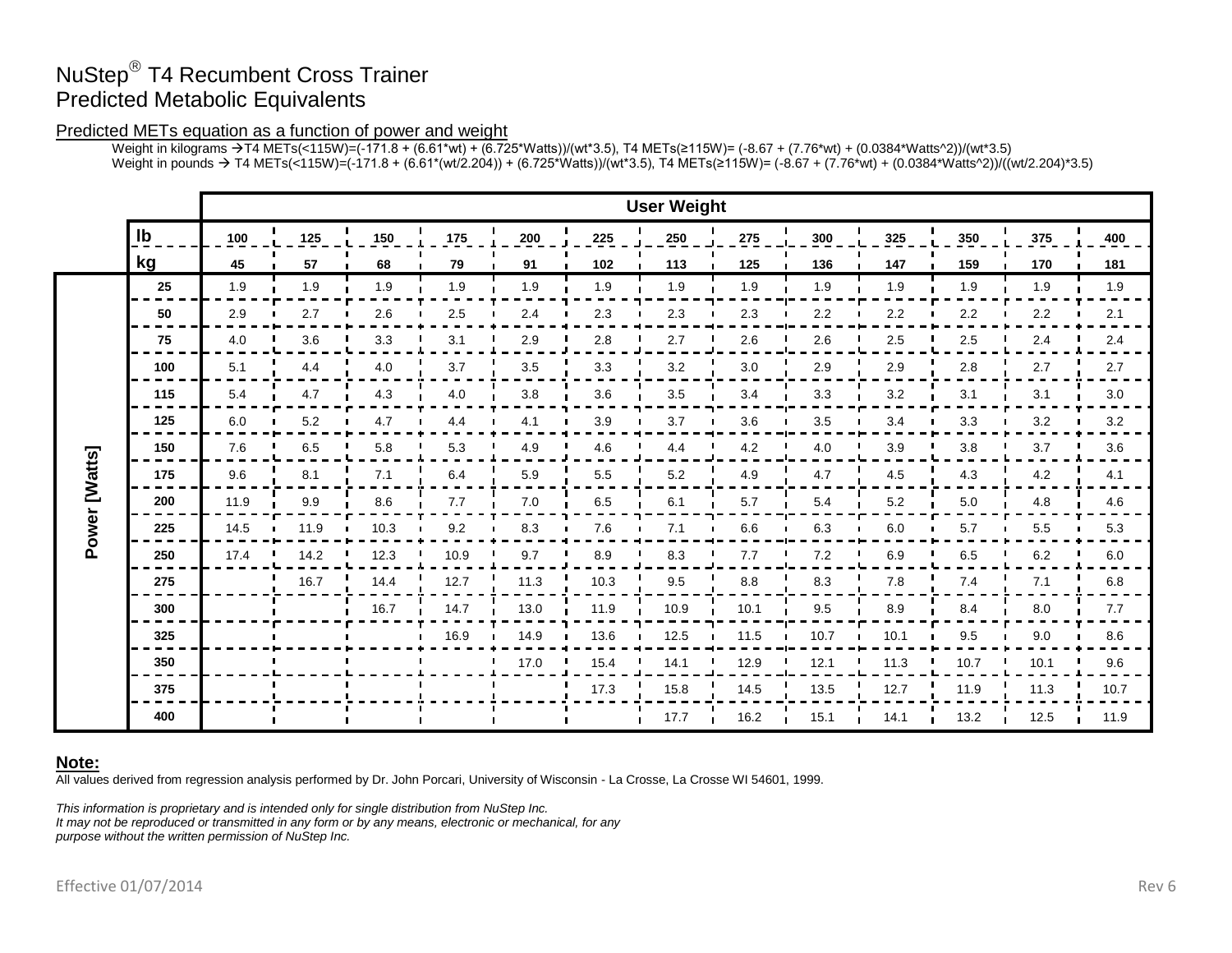## NuStep® T4 Recumbent Cross Trainer Predicted Caloric Expenditure per Minute

Predicted caloric expenditure equation as a function of power and weight

Weight in kilograms  $\rightarrow$  T4 Kcal/min = (METS\*(wt\*3.5)/1000)\*5 Weight in pounds  $\rightarrow$  T4 Kcal/min = (METS\*((wt/2.204)\*3.5)/1000)\*5

|                                 |                | <b>User Weight</b> |      |       |      |      |      |      |      |      |      |      |      |      |
|---------------------------------|----------------|--------------------|------|-------|------|------|------|------|------|------|------|------|------|------|
|                                 | $\mathsf{lb}$  | 100                | 125  | 150   | 175  | 200  | 225  | 250  | 275  | 300  | 325  | 350  | 375  | 400  |
|                                 | kg             | 45                 | 57   | 68    | 79   | 91   | 102  | 113  | 125  | 136  | 147  | 159  | 170  | 181  |
|                                 | 1              | 0.8                | 1.0  | $1.2$ | 1.4  | 1.6  | 1.8  | 2.0  | 2.2  | 2.4  | 2.6  | 2.8  | 3.0  | 3.2  |
|                                 | $\mathbf{2}$   | 1.6                | 2.0  | 2.4   | 2.8  | 3.2  | 3.6  | 4.0  | 4.4  | 4.8  | 5.1  | 5.6  | 6.0  | 6.3  |
|                                 | 3              | 2.4                | 3.0  | 3.6   | 4.1  | 4.8  | 5.4  | 5.9  | 6.6  | 7.1  | 7.7  | 8.3  | 8.9  | 9.5  |
|                                 | 4              | 3.2                | 4.0  | 4.8   | 5.5  | 6.4  | 7.1  | 7.9  | 8.8  | 9.5  | 10.3 | 11.1 | 11.9 | 12.7 |
|                                 | 5              | 3.9                | 5.0  | 6.0   | 6.9  | 8.0  | 8.9  | 9.9  | 10.9 | 11.9 | 12.9 | 13.9 | 14.9 | 15.8 |
| (METs)<br>Metabolic Equivalents | 6              | 4.7                | 6.0  | 7.1   | 8.3  | 9.6  | 10.7 | 11.9 | 13.1 | 14.3 | 15.4 | 16.7 | 17.9 | 19.0 |
|                                 | $\overline{7}$ | 5.5                | 7.0  | 8.3   | 9.7  | 11.1 | 12.5 | 13.8 | 15.3 | 16.7 | 18.0 | 19.5 | 20.8 | 22.2 |
|                                 | 8              | 6.3                | 8.0  | 9.5   | 11.1 | 12.7 | 14.3 | 15.8 | 17.5 | 19.0 | 20.6 | 22.3 | 23.8 | 25.3 |
|                                 | 9              | 7.1                | 9.0  | 10.7  | 12.4 | 14.3 | 16.1 | 17.8 | 19.7 | 21.4 | 23.2 | 25.0 | 26.8 | 28.5 |
|                                 | 10             | 7.9                | 10.0 | 11.9  | 13.8 | 15.9 | 17.9 | 19.8 | 21.9 | 23.8 | 25.7 | 27.8 | 29.8 | 31.7 |
|                                 | 11             | 8.7                | 11.0 | 13.1  | 15.2 | 17.5 | 19.6 | 21.8 | 24.1 | 26.2 | 28.3 | 30.6 | 32.7 | 34.8 |
|                                 | 12             | 9.5                | 12.0 | 14.3  | 16.6 | 19.1 | 21.4 | 23.7 | 26.3 | 28.6 | 30.9 | 33.4 | 35.7 | 38.0 |
|                                 | 13             | 10.2               | 13.0 | 15.5  | 18.0 | 20.7 | 23.2 | 25.7 | 28.4 | 30.9 | 33.4 | 36.2 | 38.7 | 41.2 |
|                                 | 14             | 11.0               | 14.0 | 16.7  | 19.4 | 22.3 | 25.0 | 27.7 | 30.6 | 33.3 | 36.0 | 39.0 | 41.7 | 44.3 |
|                                 | 15             | 11.8               | 15.0 | 17.9  | 20.7 | 23.9 | 26.8 | 29.7 | 32.8 | 35.7 | 38.6 | 41.7 | 44.6 | 47.5 |
|                                 | 16             | 12.6               | 16.0 | 19.0  | 22.1 | 25.5 | 28.6 | 31.6 | 35.0 | 38.1 | 41.2 | 44.5 | 47.6 | 50.7 |
|                                 | 17             | 13.4               | 17.0 | 20.2  | 23.5 | 27.1 | 30.3 | 33.6 | 37.2 | 40.5 | 43.7 | 47.3 | 50.6 | 53.8 |
|                                 | 18             | 14.2               | 18.0 | 21.4  | 24.9 | 28.7 | 32.1 | 35.6 | 39.4 | 42.8 | 46.3 | 50.1 | 53.6 | 57.0 |

## **Note:**

All values derived from regression analysis performed by Dr. John Porcari, University of Wisconsin - La Crosse, La Crosse WI 54601, 1999.

*This information is proprietary and is intended only for single distribution from NuStep Inc. It may not be reproduced or transmitted in any form or by any means, electronic or mechanical, for any purpose without the written permission of NuStep Inc.*